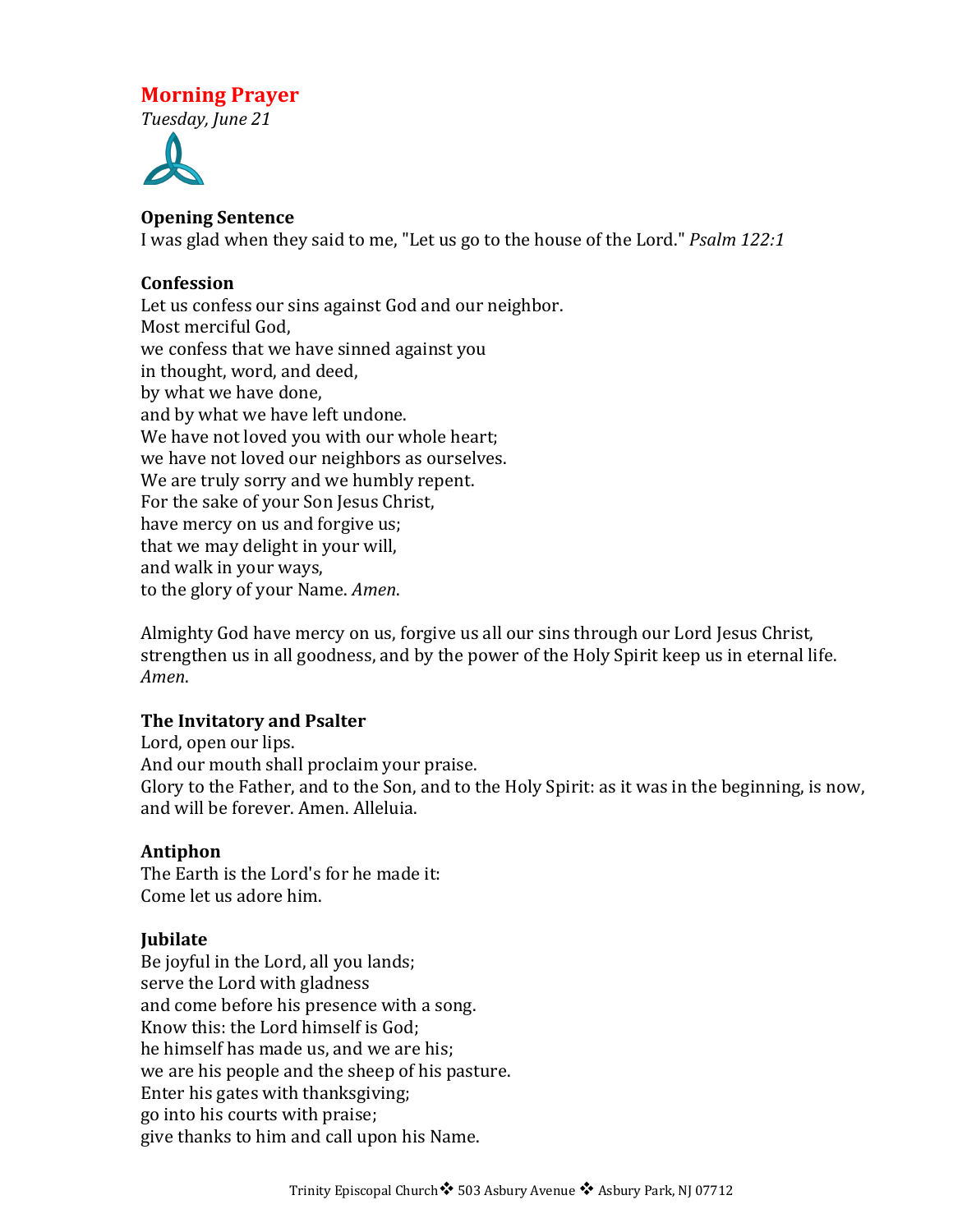For the Lord is good; his mercy is everlasting; and his faithfulness endures from age to age. The Earth is the Lord's for he made it: Come let us adore him.

**Psalm 97** *Dominus regnavit* <sup>1</sup>The Lord is King; let the earth rejoice;  $*$ let the multitude of the isles be glad. <sup>2</sup>Clouds and darkness are round about him, \* righteousness and justice are the foundations of his throne.  $3A$  fire goes before him  $*$ and burns up his enemies on every side. <sup>4</sup>His lightnings light up the world;  $*$ the earth sees it and is afraid. 5The mountains melt like wax at the presence of the Lord,  $*$ at the presence of the Lord of the whole earth.  $6$ The heavens declare his righteousness,  $*$ and all the peoples see his glory. <sup>7</sup>Confounded be all who worship carved images and delight in false gods!  $*$ Bow down before him, all you gods.  $8$ Zion hears and is glad, and the cities of Judah reioice.  $*$ because of your judgments, 0 Lord. <sup>9</sup>For you are the Lord, most high over all the earth;  $*$ you are exalted far above all gods. <sup>10</sup>The Lord loves those who hate evil:  $*$ he preserves the lives of his saints and delivers them from the hand of the wicked. <sup>11</sup> Light has sprung up for the righteous,  $*$ and joyful gladness for those who are truehearted. <sup>12</sup>Rejoice in the Lord, you righteous,  $*$ and give thanks to his holy Name.

**Psalm 99** *Dominus regnavit* <sup>1</sup>The Lord is King; let the people tremble;  $*$ he is enthroned upon the cherubim; let the earth shake. <sup>2</sup>The Lord is great in Zion;  $*$ he is high above all peoples.  $3$ Let them confess his Name, which is great and awesome;  $*$ he is the Holy One. <sup>4"</sup>O mighty King, lover of justice, you have established equity; \* you have executed justice and righteousness in Jacob." <sup>5</sup>Proclaim the greatness of the Lord our God and fall down before his footstool; \*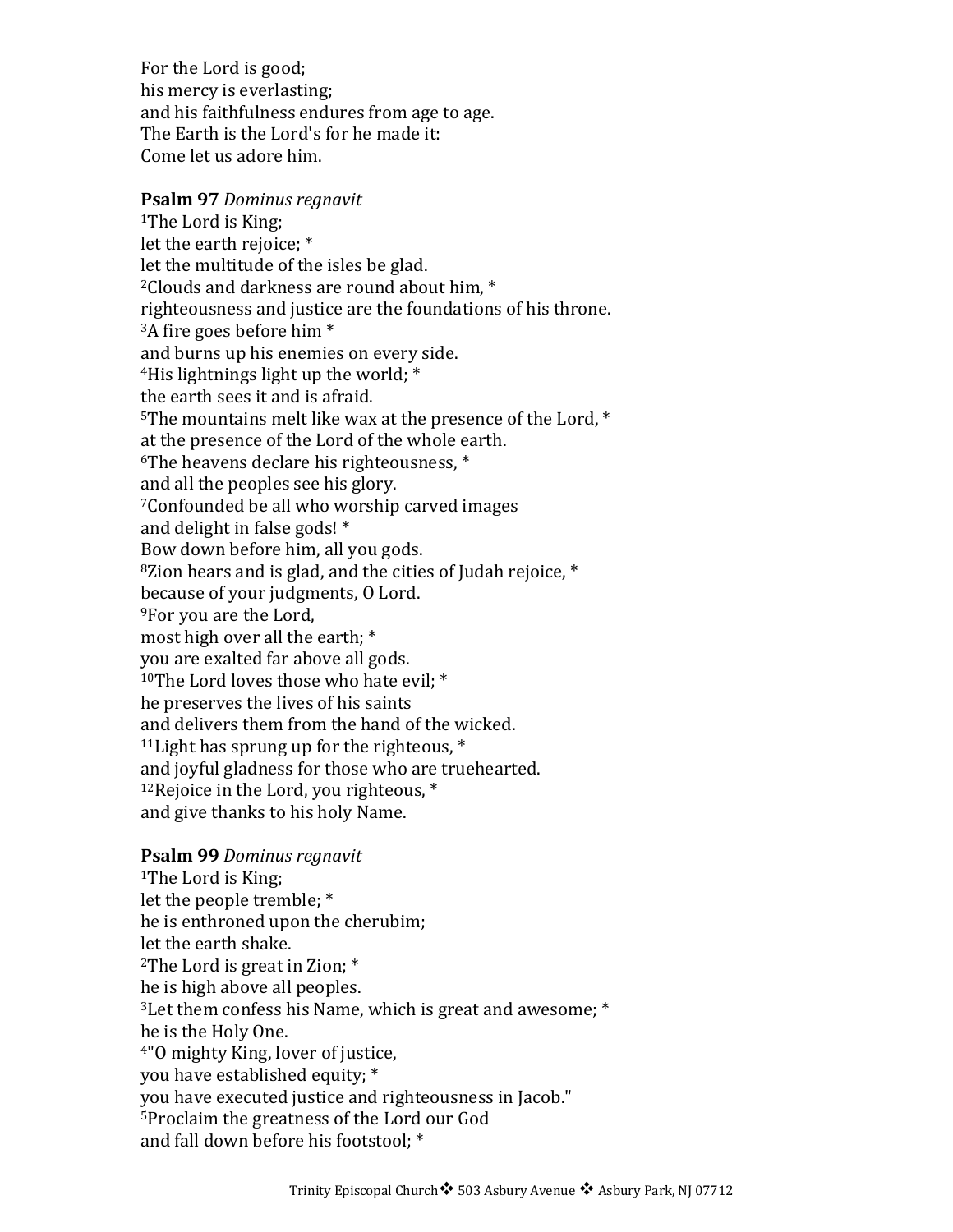he is the Holy One.

<sup>6</sup>Moses and Aaron among his priests, and Samuel among those who call upon his Name, \* they called upon the Lord, and he answered them. <sup>7</sup>He spoke to them out of the pillar of cloud:  $*$ they kept his testimonies and the decree that he gave them. <sup>8"</sup>O Lord our God, you answered them indeed; \* you were a God who forgave them, yet punished them for their evil deeds." <sup>9</sup>Proclaim the greatness of the Lord our God and worship him upon his holy hill;  $*$ for the Lord our God is the Holy One. Glory be to the Father, and to the Son, and to the Holy Ghost: \* as it was in the beginning, is now, and ever shall be; world without end. Amen. Amen.

# **The First Lesson**

*A reading from Numbers 16:20-35*

 $20$ Then the Lord spoke to Moses and to Aaron, saying:  $21$ Separate yourselves from this congregation, so that I may consume them in a moment. <sup>22</sup>They fell on their faces, and said, "O God, the God of the spirits of all flesh, shall one person sin and you become angry with the whole congregation?"

 $23$ And the Lord spoke to Moses, saying:  $24$ Say to the congregation: Get away from the dwellings of Korah, Dathan, and Abiram. <sup>25</sup>So Moses got up and went to Dathan and Abiram; the elders of Israel followed him. <sup>26</sup>He said to the congregation, "Turn away from the tents of these wicked men, and touch nothing of theirs, or you will be swept away for all their sins." <sup>27</sup>So they got away from the dwellings of Korah, Dathan, and Abiram; and Dathan and Abiram came out and stood at the entrance of their tents, together with their wives, their children, and their little ones. <sup>28</sup>And Moses said, "This is how you shall know that the Lord has sent me to do all these works; it has not been of my own accord: <sup>29</sup>If these people die a natural death, or if a natural fate comes on them, then the Lord has not sent me. <sup>30</sup>But if the Lord creates something new, and the ground opens its mouth and swallows them up, with all that belongs to them, and they go down alive into Sheol, then you shall know that these men have despised the Lord."  $31As$  soon as he finished speaking all these words, the ground under them was split apart. <sup>32</sup>The earth opened its mouth and swallowed them up, along with their households everyone who belonged to Korah and all their goods.  $33$ So they with all that belonged to them went down alive into Sheol; the earth closed over them, and they perished from the midst of the assembly. <sup>34</sup>All Israel around them fled at their outcry, for they said, "The earth will swallow us too!"

35And fire came out from the Lord and consumed the two hundred fifty men offering the incense.

The Word of the Lord. *Thanks be to God*.

**Psalm 13** A Song of Praise *Benedictus es, Domine* Song of the Three Young Men, 29-34 Glory to you, Lord God of our fathers; \* you are worthy of praise; glory to you. Glory to you for the radiance of your holy Name;  $*$ we will praise you and highly exalt you forever.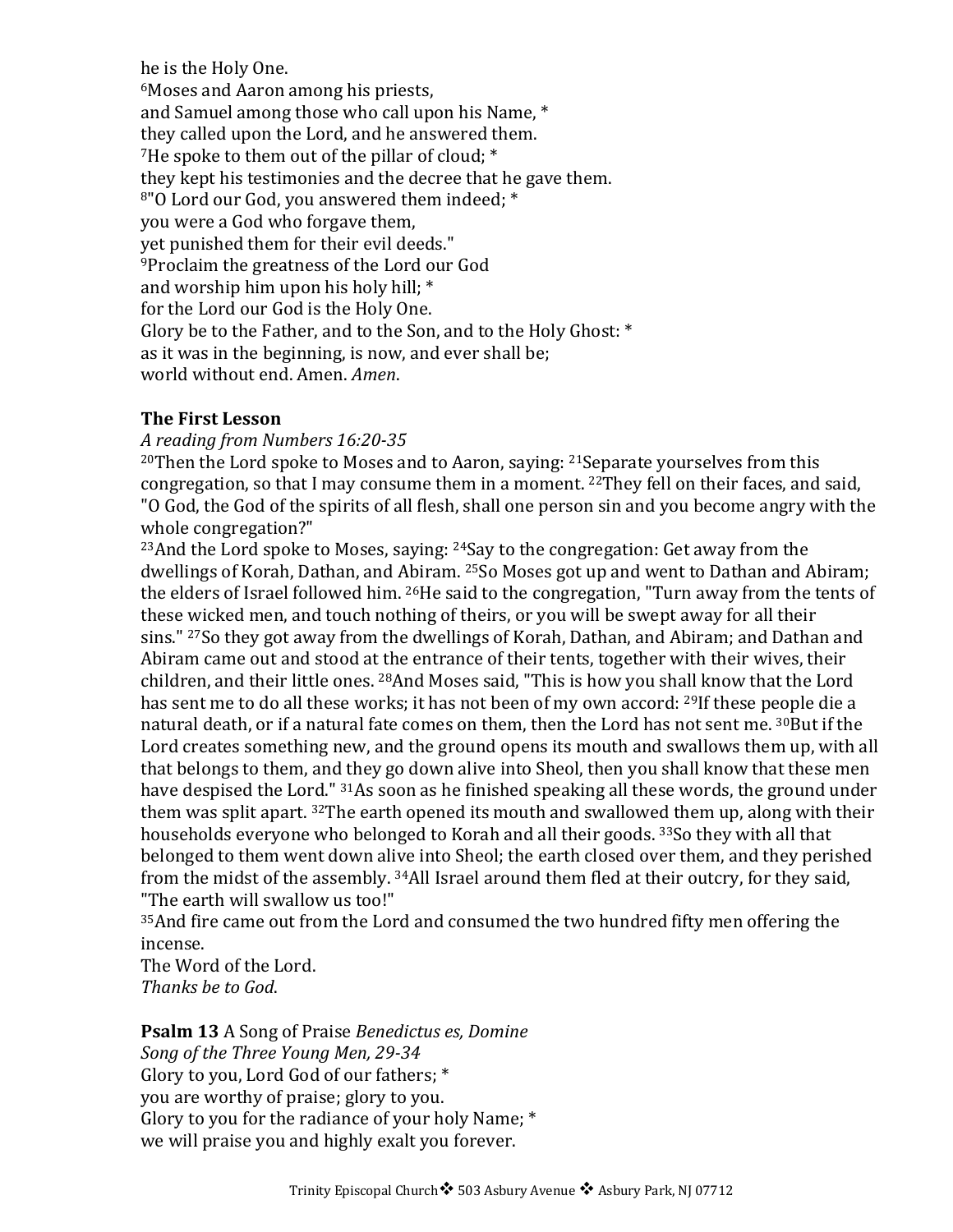Glory to you in the splendor of your temple;  $*$ on the throne of your majesty, glory to you. Glory to you, seated between the Cherubim; \* we will praise you and highly exalt you forever. Glory to you, beholding the depths:  $*$ in the high vault of heaven, glory to you. Glory to you, Father, Son, and Holy Spirit; \* we will praise you and highly exalt you forever.

# **The Second Lesson**

#### *A reading from Romans 4:1-12*

<sup>1</sup>What then are we to say was gained by Abraham, our ancestor according to the flesh? <sup>2</sup>For if Abraham was justified by works, he has something to boast about, but not before God. <sup>3</sup>For what does the scripture say? "Abraham believed God, and it was reckoned to him as righteousness." <sup>4</sup>Now to one who works, wages are not reckoned as a gift but as something due. <sup>5</sup>But to one who without works trusts him who justifies the ungodly, such faith is reckoned as righteousness. <sup>6</sup>So also David speaks of the blessedness of those to whom God reckons righteousness apart from works: <sup>7"</sup>Blessed are those whose iniquities are forgiven, and whose sins are covered; <sup>8</sup>blessed is the one against whom the Lord will not reckon sin." <sup>9</sup>Is this blessedness, then, pronounced only on the circumcised, or also on the uncircumcised? We say, "Faith was reckoned to Abraham as righteousness." <sup>10</sup>How then was it reckoned to him? Was it before or after he had been circumcised? It was not after, but before he was circumcised.  $11$ He received the sign of circumcision as a seal of the righteousness that he had by faith while he was still uncircumcised. The purpose was to make him the ancestor of all who believe without being circumcised and who thus have righteousness reckoned to them,  $12$  and likewise the ancestor of the circumcised who are not only circumcised but who also follow the example of the faith that our ancestor Abraham had before he was circumcised.

The Word of the Lord. *Thanks be to God*.

**Psalm 18** A Song to the Lamb *Dignus es Revelation 4:11; 5:9-10, 13* Splendor and honor and kingly power  $*$ are yours by right, O Lord our God, For you created everything that is,  $*$ and by your will they were created and have their being; And yours by right,  $0$  Lamb that was slain,  $*$ for with your blood you have redeemed for God, From every family, language, people, and nation,  $*$ a kingdom of priests to serve our God. And so, to him who sits upon the throne,  $*$ and to Christ the Lamb. Be worship and praise, dominion and splendor,  $*$ forever and forevermore.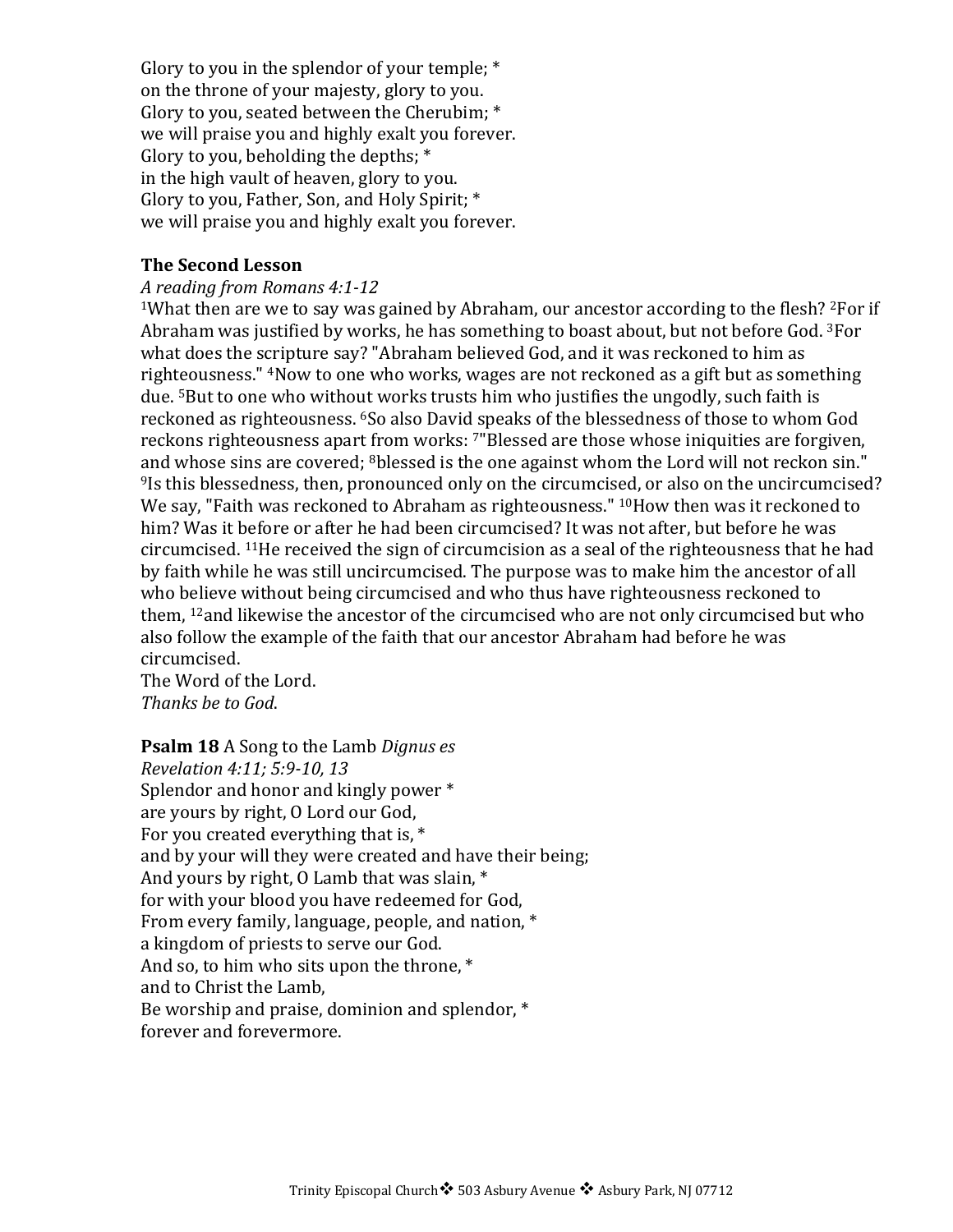# **The Gospel**

The Gospel according to Matthew 19:23-30

 $23$ Then Jesus said to his disciples, "Truly I tell you; it will be hard for a rich person to enter the kingdom of heaven.  $24$ Again I tell you, it is easier for a camel to go through the eye of a needle than for someone who is rich to enter the kingdom of God." <sup>25</sup>When the disciples heard this, they were greatly astounded and said, "Then who can be saved?" <sup>26</sup>But Jesus looked at them and said, "For mortals it is impossible, but for God all things are possible." <sup>27</sup>Then Peter said in reply, "Look, we have left everything and followed you. What then will we have?" <sup>28</sup> lesus said to them, "Truly I tell you, at the renewal of all things, when the Son of Man is seated on the throne of his glory, you who have followed me will also sit on twelve thrones, judging the twelve tribes of Israel. <sup>29</sup>And everyone who has left houses or brothers or sisters or father or mother or children or fields, for my name's sake, will receive a hundredfold, and will inherit eternal life. <sup>30</sup>But many who are first will be last, and the last will be first.

The Word of the Lord. *Thanks be to God*.

# **The Apostles' Creed**

I believe in God, the Father almighty, creator of heaven and earth. I believe in Jesus Christ, his only Son, our Lord. He was conceived by the power of the Holy Spirit and born of the Virgin Mary. He suffered under Pontius Pilate, was crucified, died, and was buried. He descended to the dead. On the third day he rose again. He ascended into heaven, and is seated at the right hand of the Father. He will come again to judge the living and the dead. I believe in the Holy Spirit, the holy catholic Church. the communion of saints, the forgiveness of sins, the resurrection of the body, and the life everlasting. *Amen*.

#### **The Prayers**

The Lord be with you. *And also with you*. Let us pray.

# **The Lord's Prayer**

Our Father, who art in heaven, hallowed be thy Name, thy kingdom come, thy will be done, on earth as it is in heaven. Give us this day our daily bread. And forgive us our trespasses,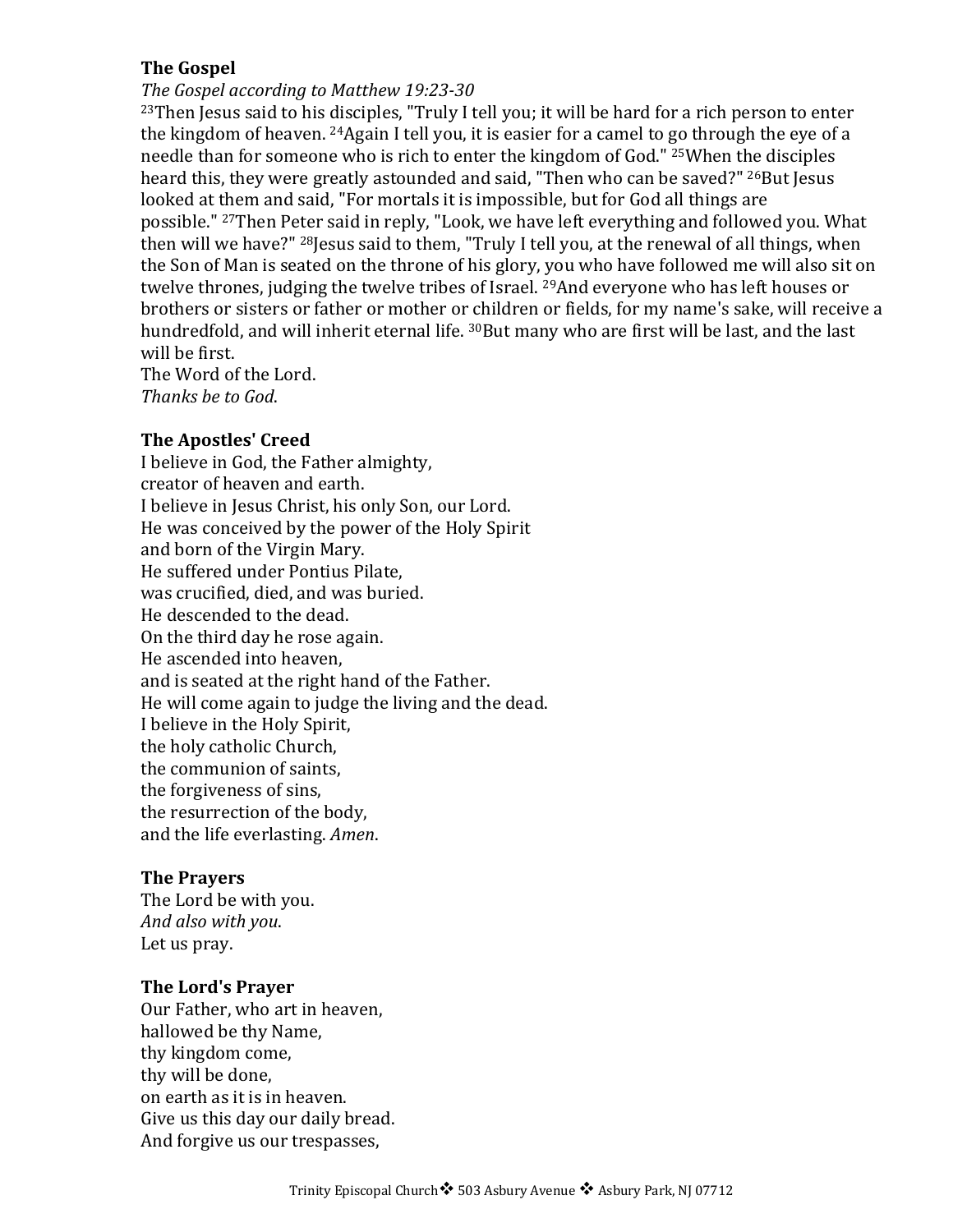as we forgive those who trespass against us. And lead us not into temptation, but deliver us from evil. For thine is the kingdom, and the power, and the glory, forever and ever. *Amen*.

# **The Suffrages**

Show us your mercy, O Lord; And grant us your salvation. Clothe your ministers with righteousness; Let your people sing with joy. Give peace, O Lord, in all the world: For only in you can we live in safety. Lord, keep this nation under your care; And guide us in the way of justice and truth. Let your way be known upon earth; Your saving health among all nations. Let not the needy, O Lord, be forgotten; Nor the hope of the poor be taken away. Create in us clean hearts, O God; And sustain us with your Holy Spirit.

# **Collect of the Day**

O Lord, make us have perpetual love and reverence for your holy Name, for you never fail to help and govern those whom you have set upon the sure foundation of your loving-kindness; through Jesus Christ our Lord, who lives and reigns with you and the Holy Spirit, one God, forever and ever. *Amen*.

# **A Collect for Mission**

O God and Father of all, whom the whole heavens adore: Let the whole earth also worship you, all nations obey you, all tongues confess and bless you, and men and women everywhere love you and serve you in peace; through Jesus Christ our Lord. *Amen*.

#### **Trinity Cycle of Prayer**

*Eve Chico, Maureen Lennon* Let us pray now for our own needs and those of others.

#### **A Prayer of St. Chrysostom**

Almighty God, you have given us grace at this time with one accord to make our common supplication to you; and you have promised through your well-beloved Son that when two or three are gathered together in his Name you will be in the midst of them: Fulfill now, O Lord, our desires and petitions as may be best for us; granting us in this world knowledge of your truth, and in the age to come life everlasting. *Amen*.